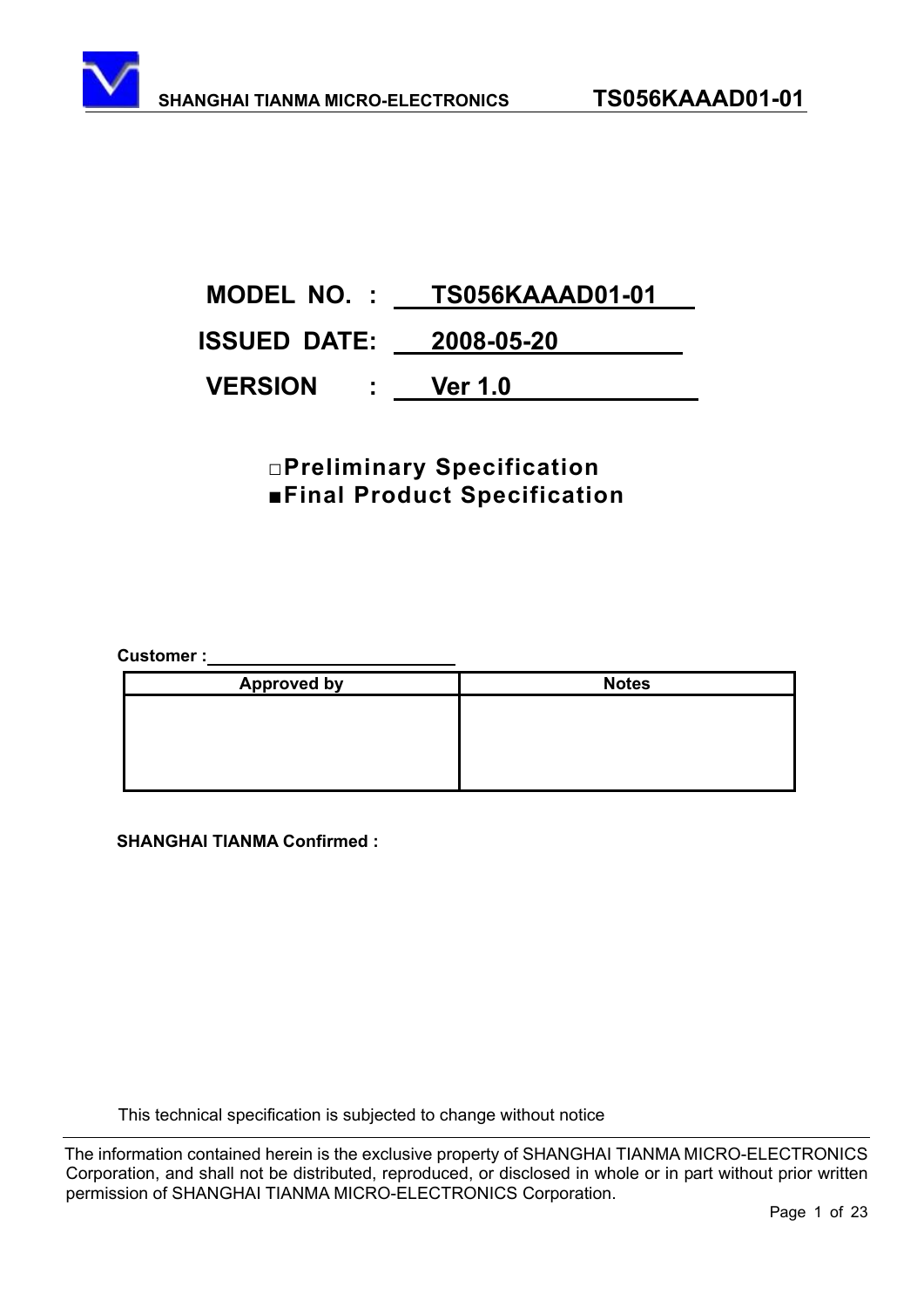

## **Table of Contents**

| $\mathbf{1}$   |  |
|----------------|--|
| $2^{\circ}$    |  |
| 3 <sup>1</sup> |  |
| 4              |  |
| 5              |  |
| 6              |  |
| 7 <sup>7</sup> |  |
| 8              |  |
| 9              |  |
| 10             |  |
|                |  |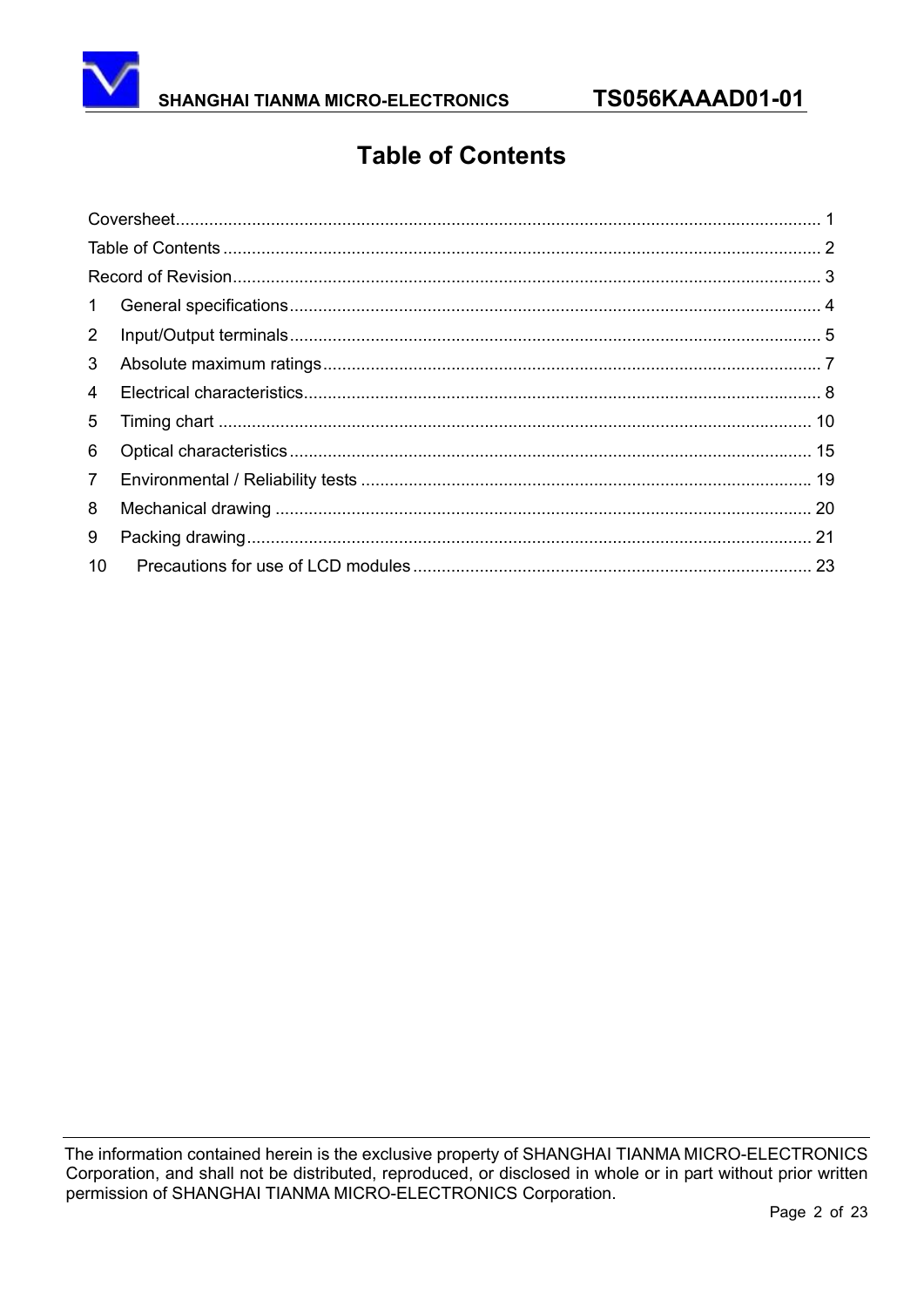

### **Record of Revision**

| <b>Rev</b> | <b>Issued Date</b> | <b>Description</b>  |
|------------|--------------------|---------------------|
| $1.0\,$    | 2008-05-20         | Preliminary Release |
|            |                    |                     |
|            |                    |                     |
|            |                    |                     |
|            |                    |                     |
|            |                    |                     |
|            |                    |                     |
|            |                    |                     |
|            |                    |                     |
|            |                    |                     |
|            |                    |                     |
|            |                    |                     |
|            |                    |                     |
|            |                    |                     |
|            |                    |                     |
|            |                    |                     |
|            |                    |                     |
|            |                    |                     |
|            |                    |                     |
|            |                    |                     |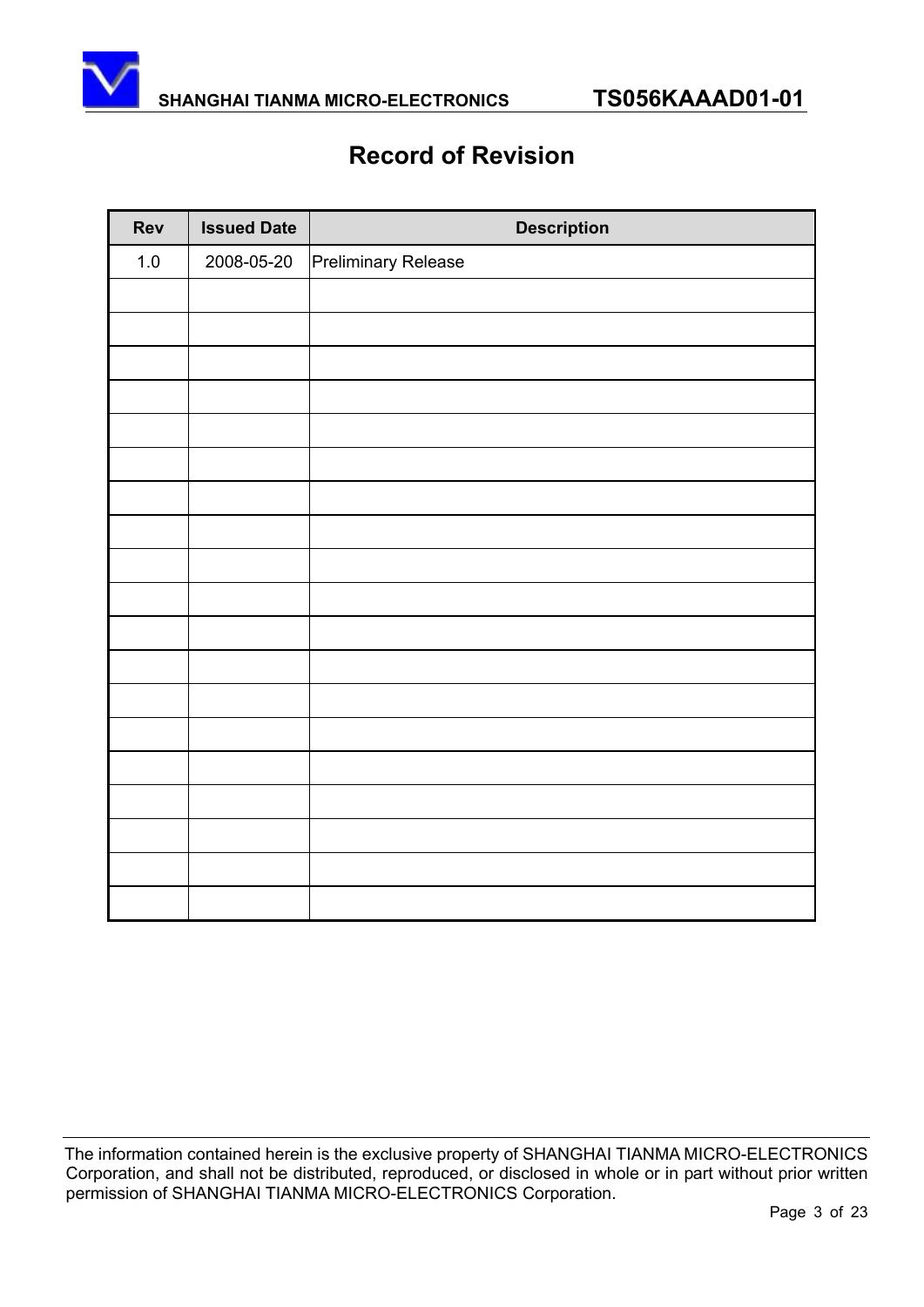

#### **1 General specifications**

| <b>Feature</b>         |                            |                                       | <b>Spec</b>            |  |
|------------------------|----------------------------|---------------------------------------|------------------------|--|
|                        | <b>Size</b>                |                                       | 5.6 inch               |  |
|                        | Resolution                 |                                       | 320(RGB) X 234         |  |
|                        | Interface                  |                                       | Analog RGB             |  |
|                        | <b>Color Depth</b>         |                                       | Full color             |  |
|                        | Technology type            |                                       | a-si TFT               |  |
| <b>Display Spec.</b>   | Pixel pitch (mm)           |                                       | 0.118*0.362            |  |
|                        | <b>Pixel Configuration</b> |                                       | R.G.B. Vertical Stripe |  |
|                        | Display Mode               |                                       | TM with Normally White |  |
|                        |                            | Surface Treatment(Up Polarizer)       | Anti-Glare             |  |
|                        | <b>Viewing Direction</b>   |                                       | 12 o'clock             |  |
|                        |                            | <b>Gray Scale Inversion Direction</b> | 6 o'clock              |  |
|                        | DIM.                       | LCM (W $\times$ H $\times$ D) (mm)    | 126.5*100.0*5.7        |  |
| <b>Mechanical</b>      | Active Area(mm)            |                                       | 113.28*84.708          |  |
| <b>Characteristics</b> | With /Without TSP          |                                       | <b>Without TSP</b>     |  |
|                        | Weight (gram)              |                                       | 123g                   |  |

Note 1: Viewing direction for best image quality is different from TFT definition, there is a 180 degree shift.

Note 2 : Requirements on Environmental Protection: RoHS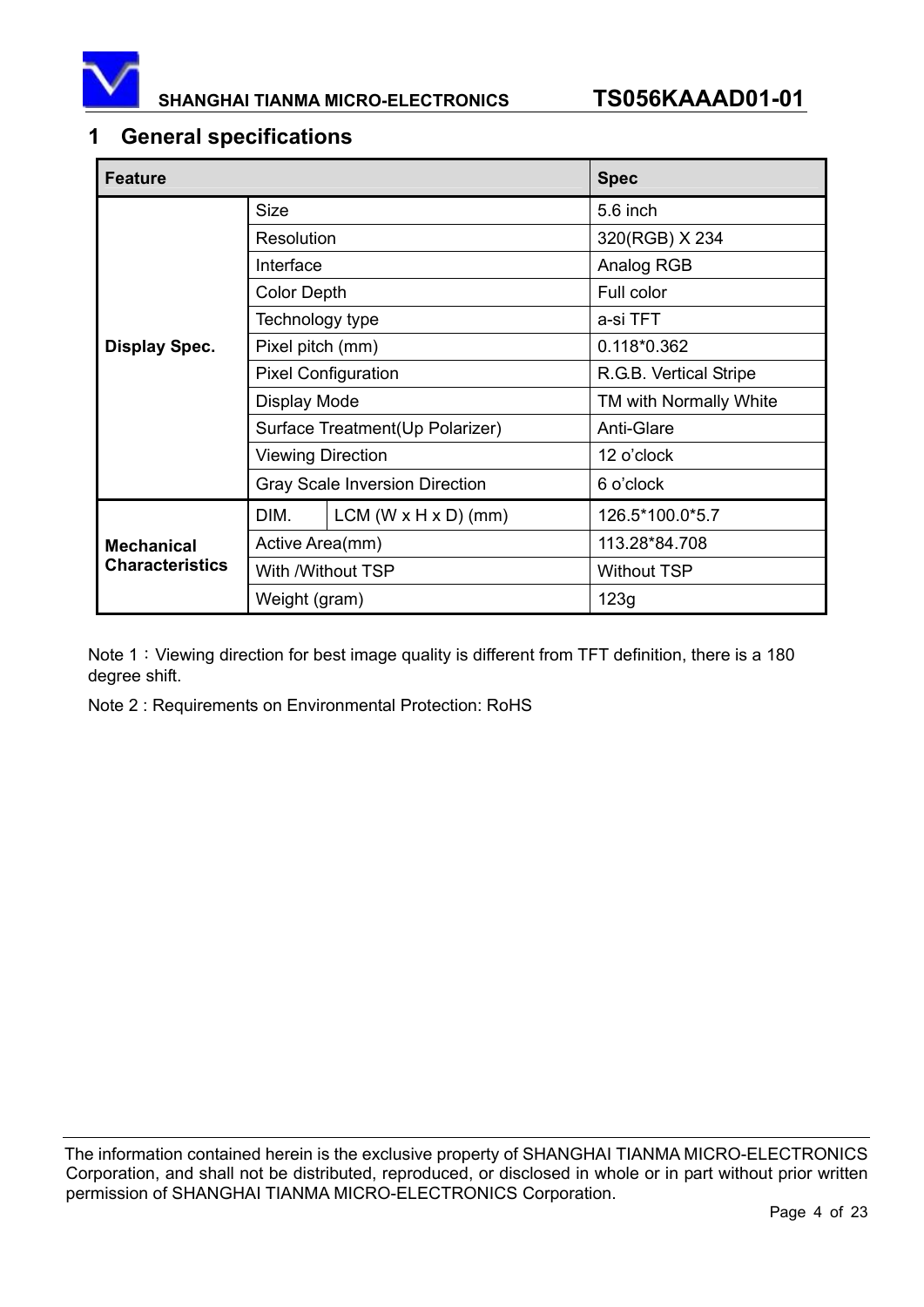

#### **2 Input/Output terminals**

#### **2.1 TFT LCD panel driving section**

| <b>No</b>       | <b>Symbol</b>    | I/O | <b>Description</b>                                    | <b>Remark</b> |
|-----------------|------------------|-----|-------------------------------------------------------|---------------|
| 1               | <b>GND</b>       | P   | Ground                                                |               |
| $\overline{2}$  | <b>VCC</b>       | P   | Supply voltage for scan driver                        |               |
| 3               | <b>VGL</b>       | P   | Negative power for scan driver                        |               |
| $\overline{4}$  | <b>VGH</b>       | P   | Positive power for scan driver                        |               |
| 5               | <b>STVD</b>      | I/O | Vertical start pulse down side                        | Note 1        |
| 6               | <b>STVU</b>      | 1/O | Vertical start pulse up side                          | Note 1        |
| $\overline{7}$  | <b>CKV</b>       |     | Shift clock input                                     |               |
| 8               | U/D              |     | UP/DOWN scan control input                            | Note 1        |
| 9               | <b>OEV</b>       |     | Output enable control for scan                        |               |
| 10              | <b>VCOM</b>      |     | Common electrode driving signal                       |               |
| 11              | <b>VCOM</b>      |     | Common electrode driving signal                       |               |
| 12              | L/R              |     | LEFT/RIGHT scan control input                         | Note 1        |
| 13              | <b>MOD</b>       |     | Sequential sampling and simultaneous sampling setting | Note 2        |
| 14              | <b>OEH</b>       |     | Output enable control for data driver                 |               |
| 15              | <b>STHL</b>      | I/O | Start pulse for horizontal scan line left side        | Note 1        |
| 16              | <b>STHR</b>      | 1/O | Start pulse for horizontal scan line right side       | Note 1        |
| $\overline{17}$ | CPH <sub>3</sub> |     | Sampling and shifting clock pulse for data driver     | Note 2        |
| 18              | CPH <sub>2</sub> |     | Sampling and shifting clock pulse for data driver     | Note 2        |
| 19              | CPH <sub>1</sub> |     | Sampling and shifting clock pulse for data driver     | Note 2        |
| 20              | <b>VCC</b>       | P   | Supply voltage for data driver                        |               |
| 21              | <b>GND</b>       | P   | Ground                                                |               |
| 22              | VR               |     | Alternated video signal(Red)                          |               |
| 23              | VG               |     | Alternated video signal(Green)                        |               |
| 24              | <b>VB</b>        |     | Alternated video signal(Blue)                         |               |
| 25              | <b>AVDD</b>      | P   | Supply voltage for analog circuit                     |               |
| 26              | <b>AVSS</b>      | P   | Ground for analog circuit                             |               |

Table 2.1 input terminal pin assignment

P: Power/GND; I: input pin; I/O: input/output pin;

| Setting of scan control input | In/out state for start pulse |             |             |             |             |                           |  |  |
|-------------------------------|------------------------------|-------------|-------------|-------------|-------------|---------------------------|--|--|
| U/D                           | L/R                          | <b>STVD</b> | <b>STVU</b> | <b>STHR</b> | <b>STHL</b> | <b>Scanning direction</b> |  |  |
| <b>GND</b>                    | <b>VCC</b>                   |             |             |             |             | Up to down, left to right |  |  |
| <b>VCC</b>                    | <b>GND</b>                   |             |             |             |             | Down to up, right to left |  |  |
| <b>GND</b>                    | <b>GND</b>                   |             |             |             |             | Up to down, right to left |  |  |
| <b>VCC</b>                    | <b>VCC</b>                   |             |             |             |             | Down to up, left to right |  |  |

Refer to the figure as below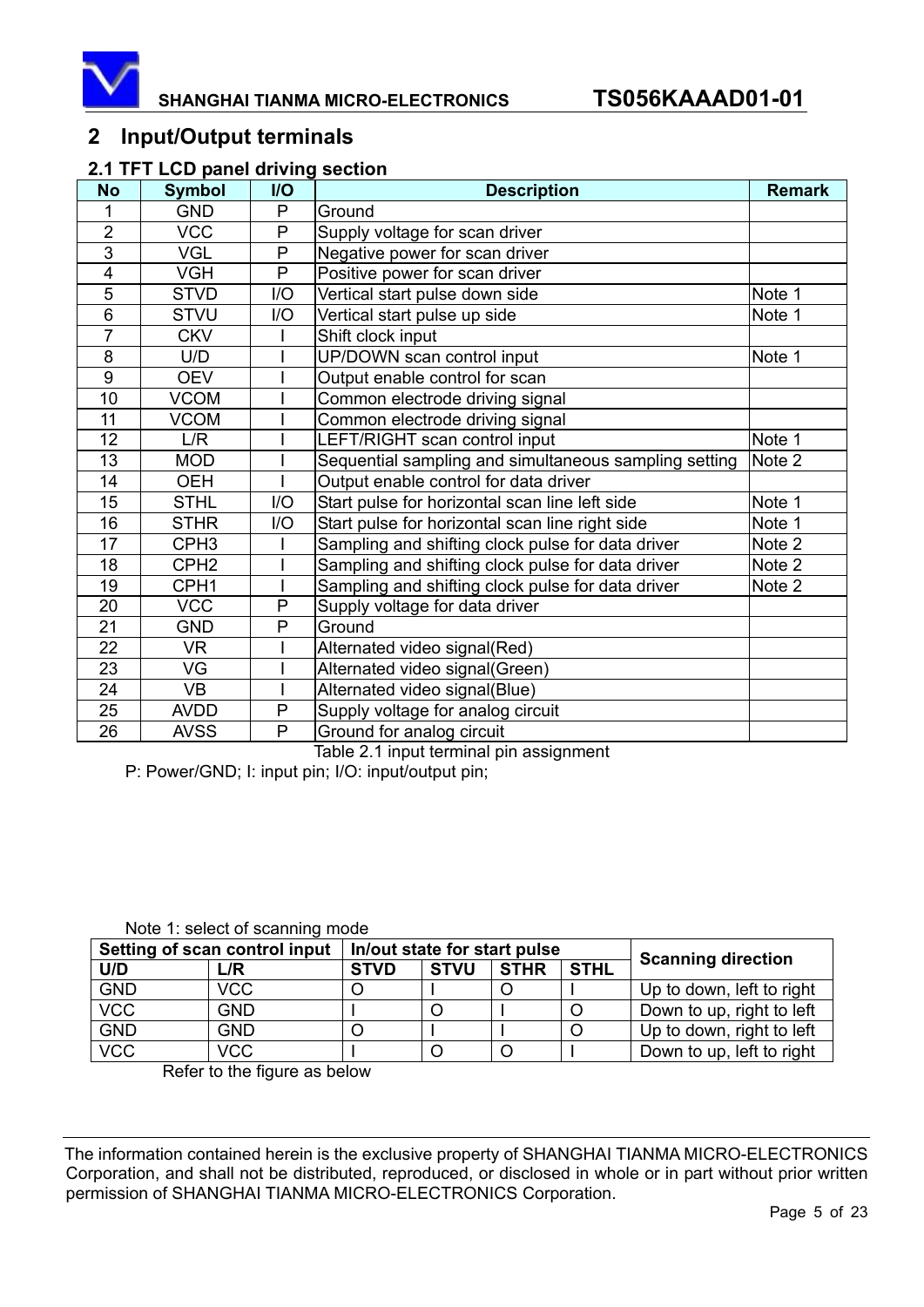

Note 2: MOD=H, simultaneous sampling. MOD=L, sequential sampling. Please set CPH2 and CPH3 to GND when MOD=H.

#### **2.2 Backlight unit section**

| Pin No. | <b>Symbol</b> | I/O | <b>Function</b>                 | <b>Remark</b> |
|---------|---------------|-----|---------------------------------|---------------|
|         | HI            |     | Power supply for backlight unit |               |
|         | GND           |     | Ground for backlight unit       |               |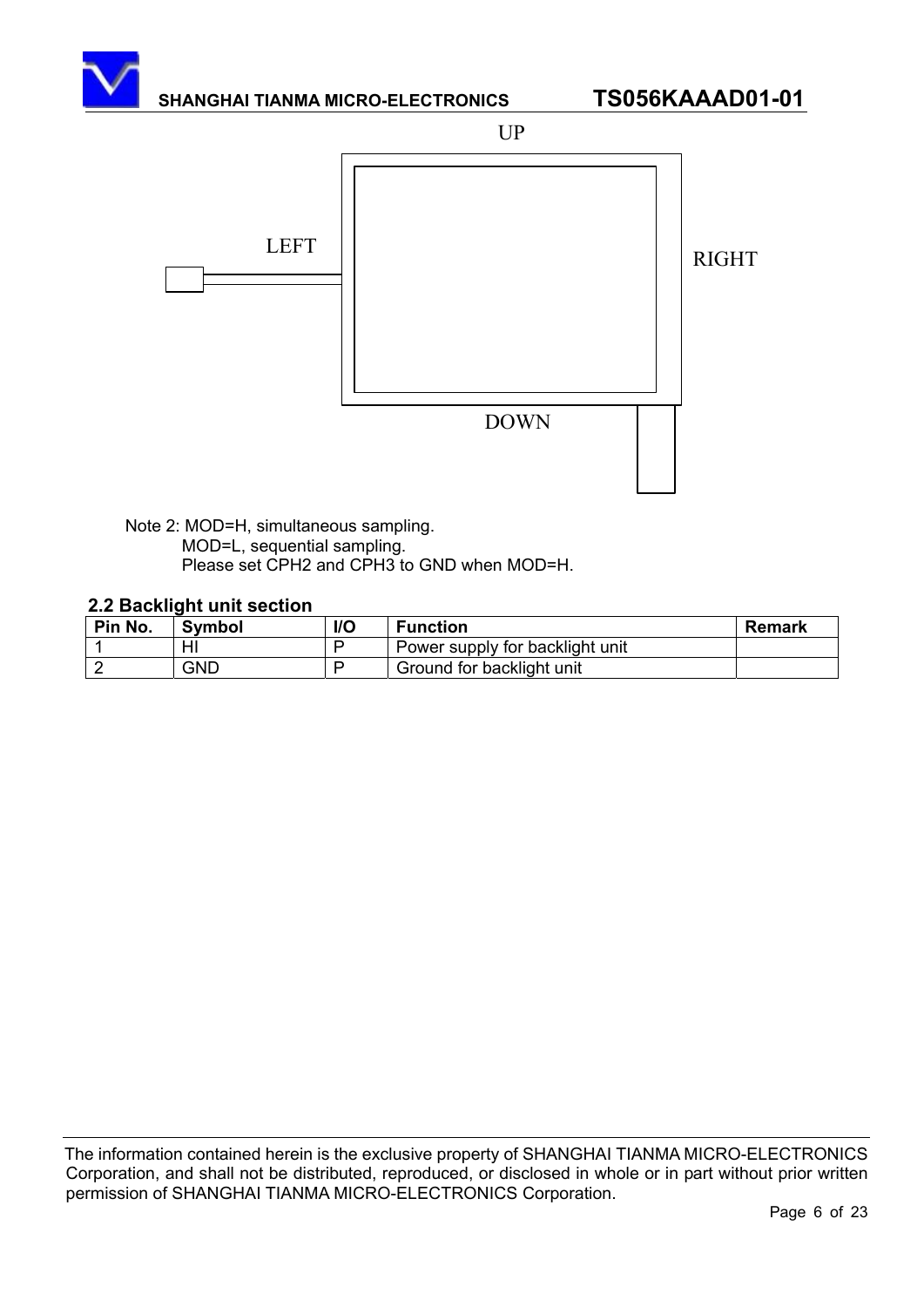

#### **3 Absolute maximum ratings**

GND=0V, Ta =  $25^{\circ}$ C

| <b>Item</b>                  | Symbol         | <b>MIN</b> | <b>MAX</b> | Unit | <b>Remark</b> |
|------------------------------|----------------|------------|------------|------|---------------|
|                              | <b>VCC</b>     | $-0.3$     | 7.0        |      |               |
|                              | <b>AVDD</b>    | $-0.3$     | 7.0        |      |               |
| <b>Power Voltage</b>         | VGH            | $-0.3$     | 18.0       |      |               |
|                              | VGL            | $-15.0$    | 0.3        |      |               |
|                              | <b>VGH-VGL</b> |            | 33.0       |      |               |
| Input signal voltage         | V              | $-0.2$     | AVDD+0.2   |      | Note 1        |
|                              | Vı             | $-0.3$     | AVDD+0.3   |      | Note 2        |
| <b>Operating Temperature</b> | Top            | $-20$      | 70         | °C   |               |
| <b>Storage Temperature</b>   | Tst            | $-30$      | 80         | °C   |               |

Table 3.1 absolute maximum rating

Note 1: VR, VG, VB

Note 2: STHL, STHR, OEH, L/R, CPH1-3, STVU, STVD, OEV, CKV, U/D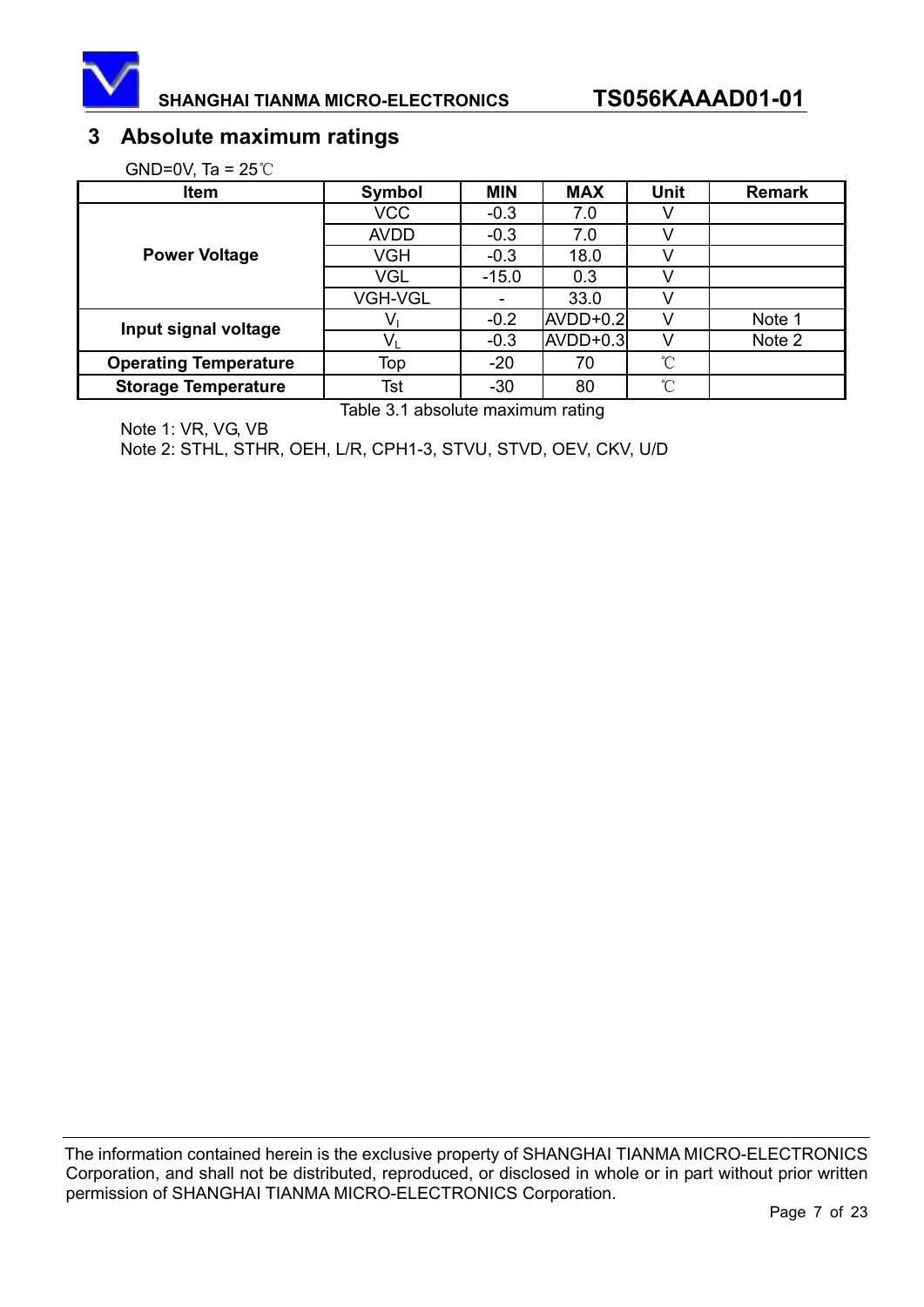

#### **4 Electrical characteristics**

#### **4.1 LCD module**

 $GND=0V$ ,Ta=25 $°C$ 

| <b>Item</b>                    |                         | <b>Symbol</b>               | <b>MIN</b> | <b>TYP</b> | <b>MAX</b> | <b>Unit</b> | <b>Remark</b> |  |
|--------------------------------|-------------------------|-----------------------------|------------|------------|------------|-------------|---------------|--|
| Logic supply voltage           |                         | <b>VCC</b>                  | 4.8        | 5.0        | 5.2        |             |               |  |
| Analog supply voltage          |                         | <b>AVDD</b>                 | 4.8        | 5.0        | 5.2        | V           |               |  |
| Negative power for scan driver |                         | <b>VGL</b>                  | $-10.5$    | $-10.0$    | $-9.5$     | V           |               |  |
| Positive power for scan driver |                         | <b>VGH</b>                  | 14.3       | 15.0       | 15.7       | V           |               |  |
| Signal<br><b>Input</b>         | <b>Low Level</b>        | VIL                         | O          |            | 0.3VCC     | M           | Note 1        |  |
| Voltage                        | <b>High Level</b>       | VIH                         | 0.7VCC     |            | <b>VCC</b> | V           |               |  |
|                                |                         | $\mathsf{V}_{\mathsf{IA}}$  | 0.2        |            | AVDD-0.2   | V           |               |  |
| <b>Video Signal Amplitude</b>  |                         | $\mathsf{V}_{\mathsf{IAC}}$ |            | 3.5        |            | V           |               |  |
|                                |                         | $\mathsf{V}_{\mathsf{IDC}}$ |            | AVDD/2     |            | V           |               |  |
| <b>VCOM</b>                    |                         | $\mathsf{V}_{\texttt{CAC}}$ |            | 5.4        |            | V           |               |  |
|                                |                         | $V_{CDC}$                   | 1.55       |            | 1.95       | V           |               |  |
|                                | <b>I</b> <sub>VCC</sub> |                             | 0.80       | 1.0        | mA         |             |               |  |
| <b>Power Consumption</b>       |                         | <b>LAVDD</b>                |            | 3.41       | 3.5        | mA          |               |  |
|                                |                         | $I_{VGH}$                   |            | 0.056      | 0.059      | mA          |               |  |
|                                |                         | $I_{\text{VGL}}$            |            | 0.056      | 0.059      | mA          |               |  |

Table 4.1 LCD module electrical characteristics Note 1: STHL, STHR, OEH, L/R, CPH1-3, STVU, STVD, OEV, CKV, U/D

#### **4.2 Backlight Unit**

Ta= $25^{\circ}$ C

| <b>I</b> Item                      | lSvmbol               | <b>MIN</b> | TYP  | <b>MAX</b> | Unit | Remark |
|------------------------------------|-----------------------|------------|------|------------|------|--------|
| <b>IForward Current</b>            |                       |            | 140  |            | ŀmA  |        |
| <b>Forward Current Voltage</b>     | Vг                    |            | 16.4 |            |      |        |
| <b>Backlight Power Consumption</b> | <b>W<sub>BL</sub></b> |            | 896  |            | mW   |        |

Table 4.2 Backlight unit electrical characteristics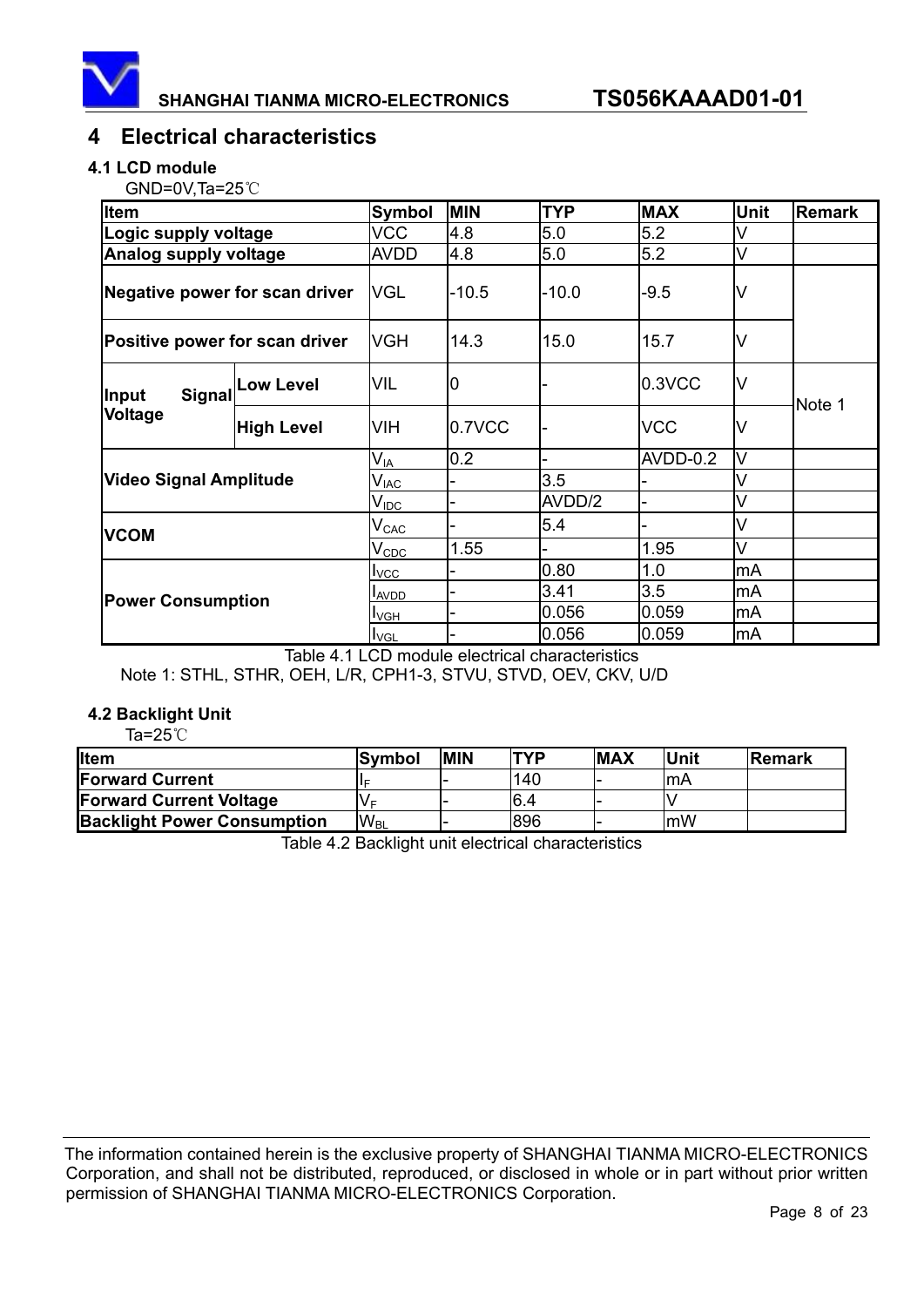





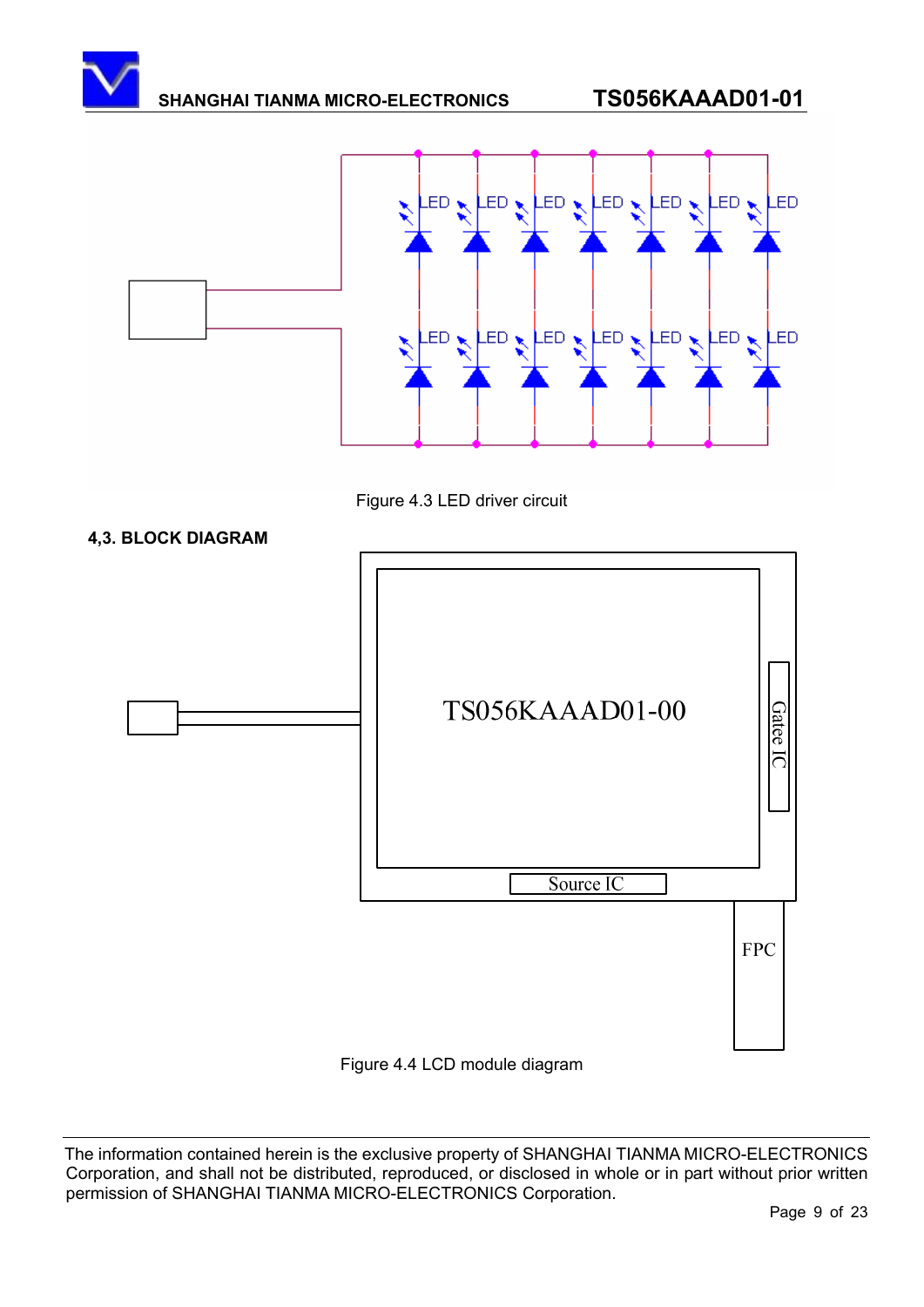

### **5 Timing chart**

#### **5.1 Timing Parameter**

| <b>Parameter</b>               | Symbol                           | Min.                     | Typ.                         | Max.                     | Unit.              | <b>Remark</b> |
|--------------------------------|----------------------------------|--------------------------|------------------------------|--------------------------|--------------------|---------------|
| Rising time                    | $t_{\sf r}$                      |                          |                              | 60                       | ns                 | Note 1        |
| Falling time                   | $t_{\rm f}$                      |                          |                              | 60                       | ns                 | Note 1        |
| High and low level pulse width | $t_{\rm CPL}$                    | 150                      | 154                          | 158                      | ns                 | <b>CPH1-3</b> |
| CPH pulse width                | $t_{\text{CWH}}$                 | 40                       | 50                           | 60                       | $\frac{8}{6}$      | <b>CPH1-3</b> |
| CPH pulse delay                | $t_{12}$<br>$t_{23}$<br>$t_{31}$ | 30                       | $t_{\rm CPH}/3$              | $t_{\text{CPH}}/2$       | ns                 | <b>CPH1-3</b> |
| STH setup time                 | $t_{\underline{{\sf SUH}}}$      | 20                       | $\overline{\phantom{a}}$     | $\qquad \qquad -$        | ns                 | STHL/R        |
| STH hold time                  | $t_{\scriptsize{\textrm{HDH}}}$  | 20                       | ä,                           | ÷,                       | ns                 | STHL/R        |
| STH pulse width                | $t_{\scriptstyle\text{STH}}$     |                          | 1                            |                          | $t_{\mathsf{CPH}}$ | <b>STHL/R</b> |
| STH period                     | $t_H$                            | 61.5                     | 63.5                         | 65.5                     | <b>us</b>          | STHL/R        |
| OEH pulse width                | $t_{\underline{\text{OEH}}}$     | $\overline{a}$           | $\overline{7}$               | $\overline{\phantom{0}}$ | <b>us</b>          |               |
| Sample and hold disable time   | $t_{DIS1}$                       | $\overline{\phantom{m}}$ | 55                           | $\overline{a}$           | <b>us</b>          |               |
| OEV pulse width                | $t_{\text{OEV}}$                 | ÷,                       | 27                           | $\overline{\phantom{a}}$ | <b>us</b>          |               |
| CKV pulse width                | $t_{CKV}$                        | 16                       | $\blacksquare$               | 40                       | <b>us</b>          |               |
| Clean enable time              | $t_{DIS2}$                       | $\overline{a}$           | 16                           | ÷,                       | <b>US</b>          |               |
| Horizontal display time range  | $\mathfrak{t}_{\mathsf{DH}}$     |                          | 960                          | $\overline{\phantom{0}}$ | $t_{\rm CPH}/3$    |               |
| STV setup time                 | $t_{\scriptstyle\textrm{SUV}}$   | 400                      | $\qquad \qquad \blacksquare$ | $\overline{\phantom{0}}$ | ns                 | STVD/U        |
| STV hold time                  | $t_{HDV}$                        | 400                      | $\blacksquare$               | $\blacksquare$           | ns                 | STVD/U        |
| STV pulse width                | $t_{\underline{\text{STV}}}$     |                          | $\overline{a}$               | $\mathbf{1}$             | $t_H$              | STVD/U        |
| Horizontal line per field      | $t_{\vee}$                       | 256                      | 262.5                        | 268                      | $t_H$              | Note 2        |
| Vertical display start         | $t_{\rm SV}$                     | $\overline{\phantom{a}}$ | 3                            | ÷,                       | $t_H$              |               |
| Vertical display range         | $\mathfrak{t}_{\rm DV}$          | ÷,                       | 234                          | $\blacksquare$           | $t_{H}$            |               |
| Vertical start line            | $\mathsf{t}_{\mathsf{SLV}}$      | $\overline{a}$           | $\blacksquare$               | 21                       | $t_H$              |               |
| VCOM rising time               | $t_{rCOM}$                       | $\overline{\phantom{0}}$ | $\overline{\phantom{a}}$     | 5                        | <b>us</b>          |               |
| VCOM falling time              | $t_{fCOM}$                       | $\overline{\phantom{a}}$ | $\overline{\phantom{a}}$     | $\overline{5}$           | <b>us</b>          |               |
| VCOM delay time                | $t_{DCOM}$                       | $\overline{\phantom{m}}$ | $\blacksquare$               | 3                        | <b>us</b>          |               |
| RGB delay time                 | $t_{DRGB}$                       | ÷,                       | $\blacksquare$               | 1                        | <b>us</b>          |               |

Note 1: For all of logic signal.

Note 2: Please don't use odd horizontal lines to drive LCD panel for both odd and even field simultaneously.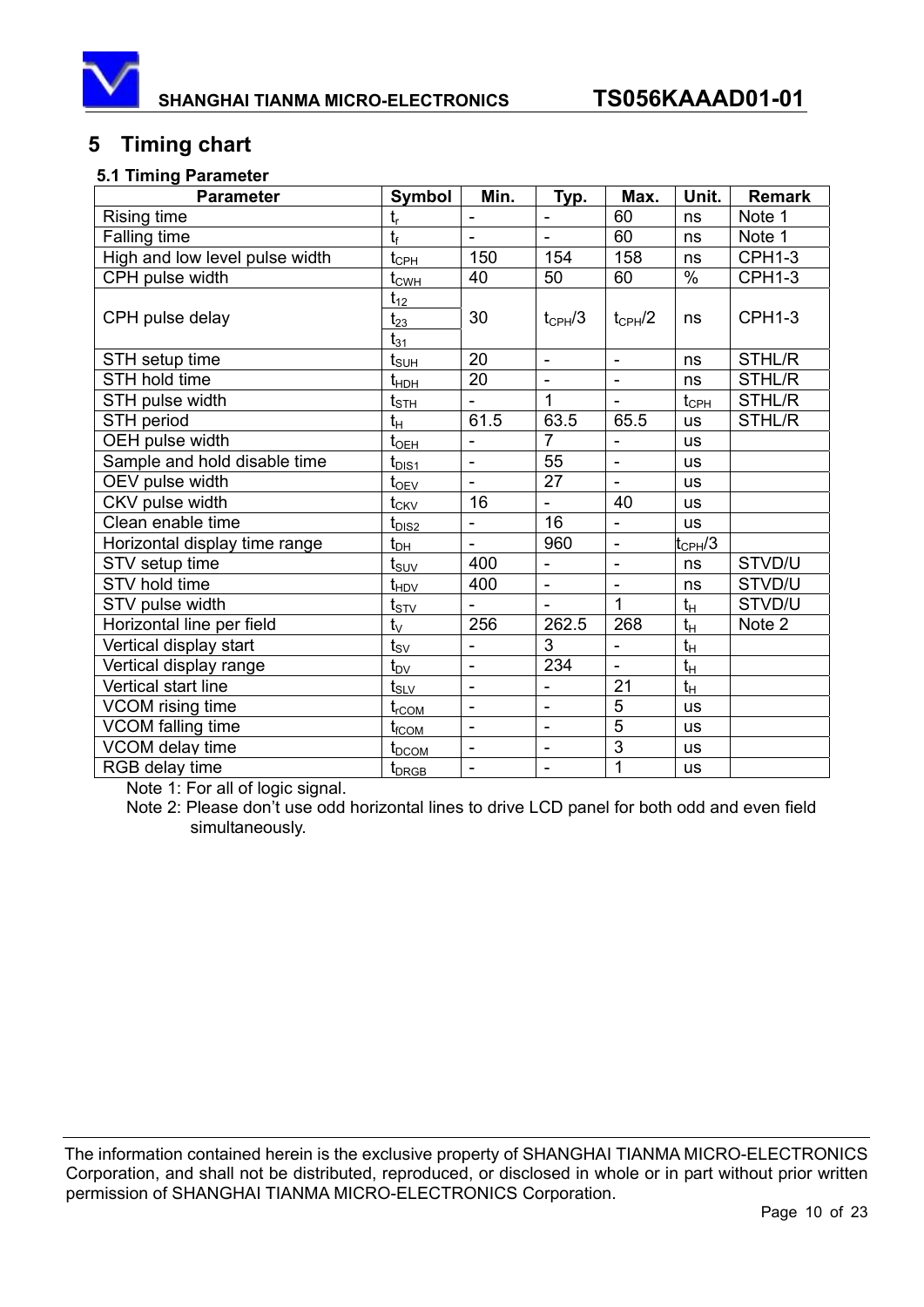#### **5.2 Timing Diagram**



Figure 5.2: horizontal display range timing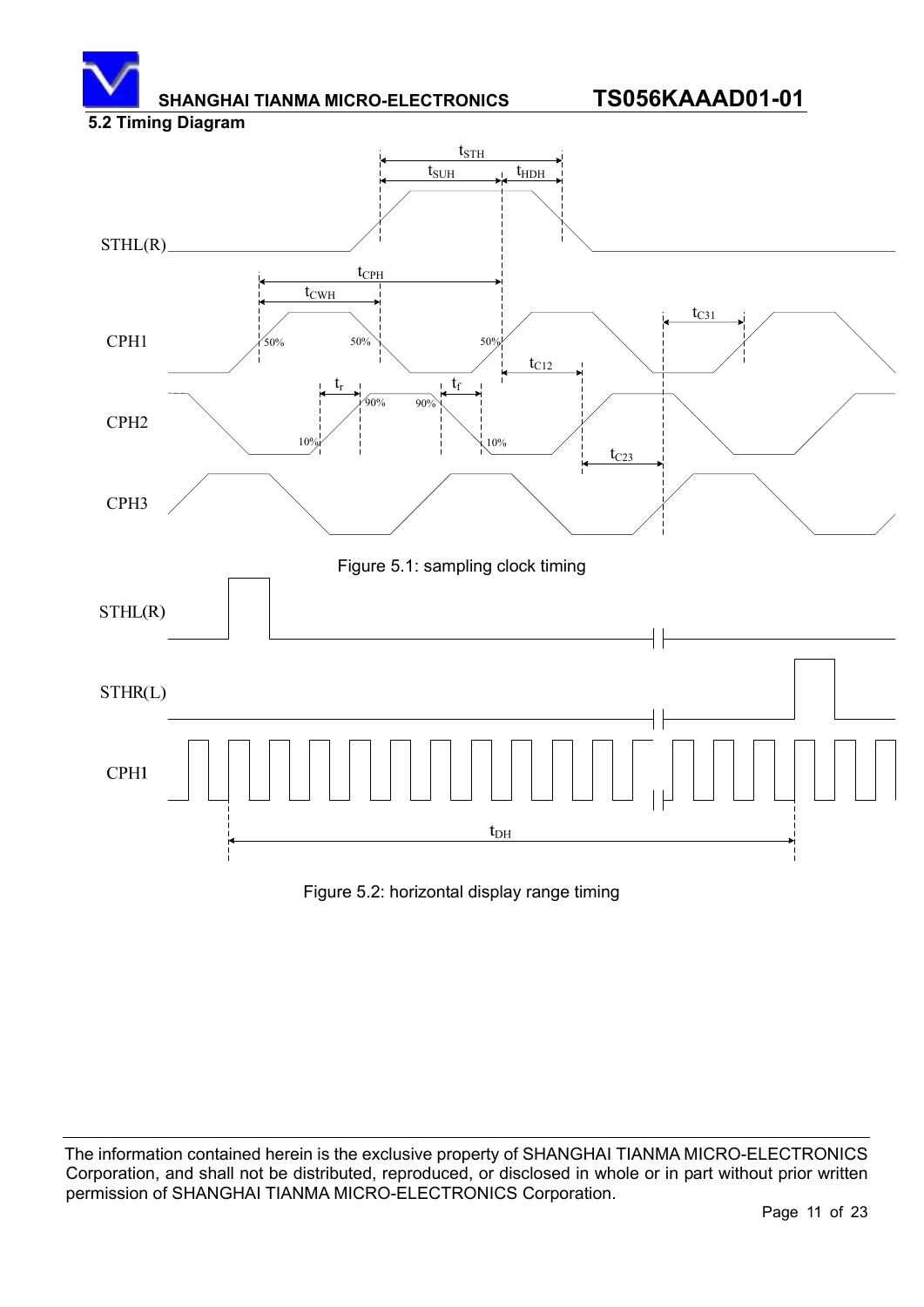

Figure 5.4: vertical display timing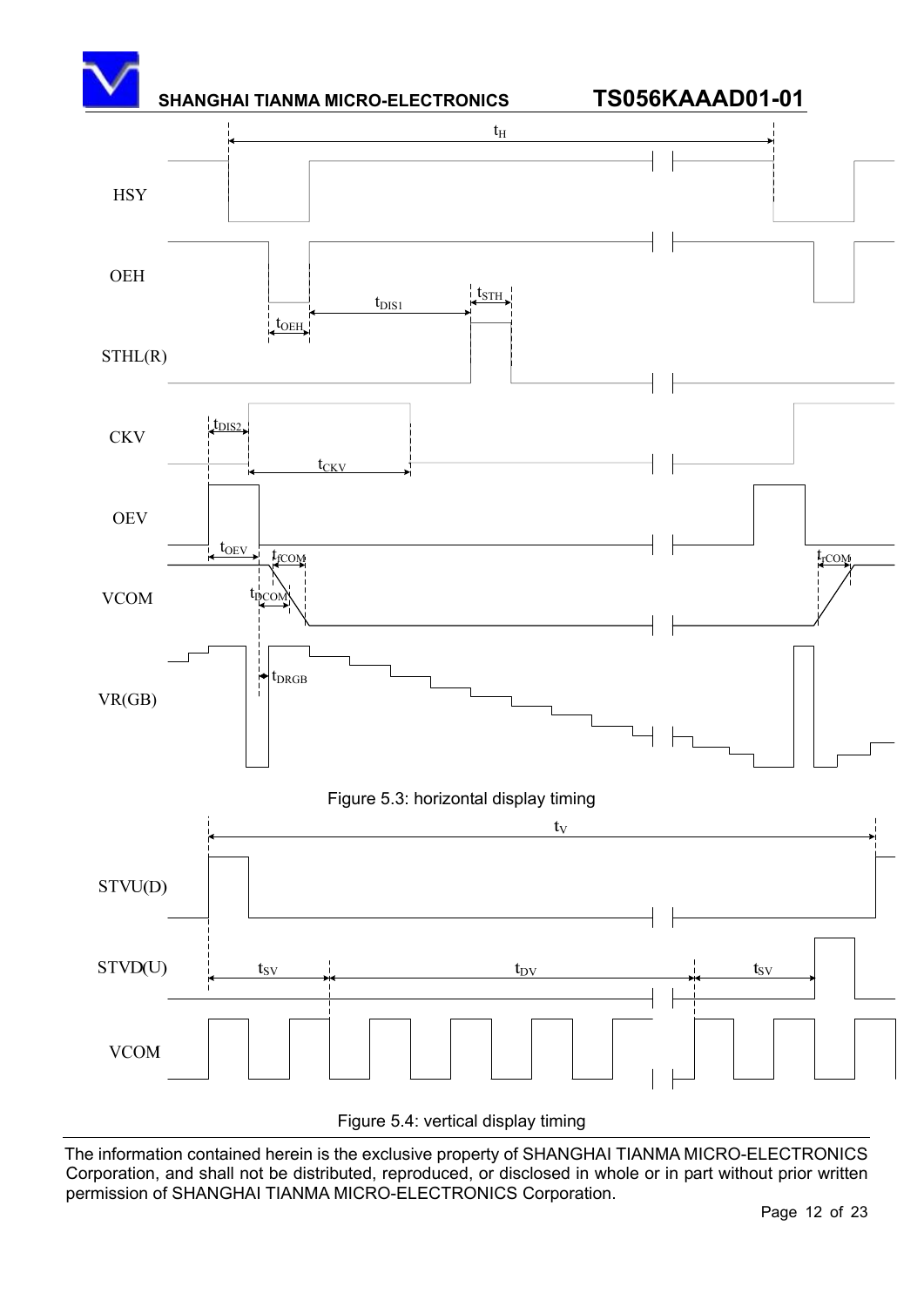

Figure 5.5: vertical start line timing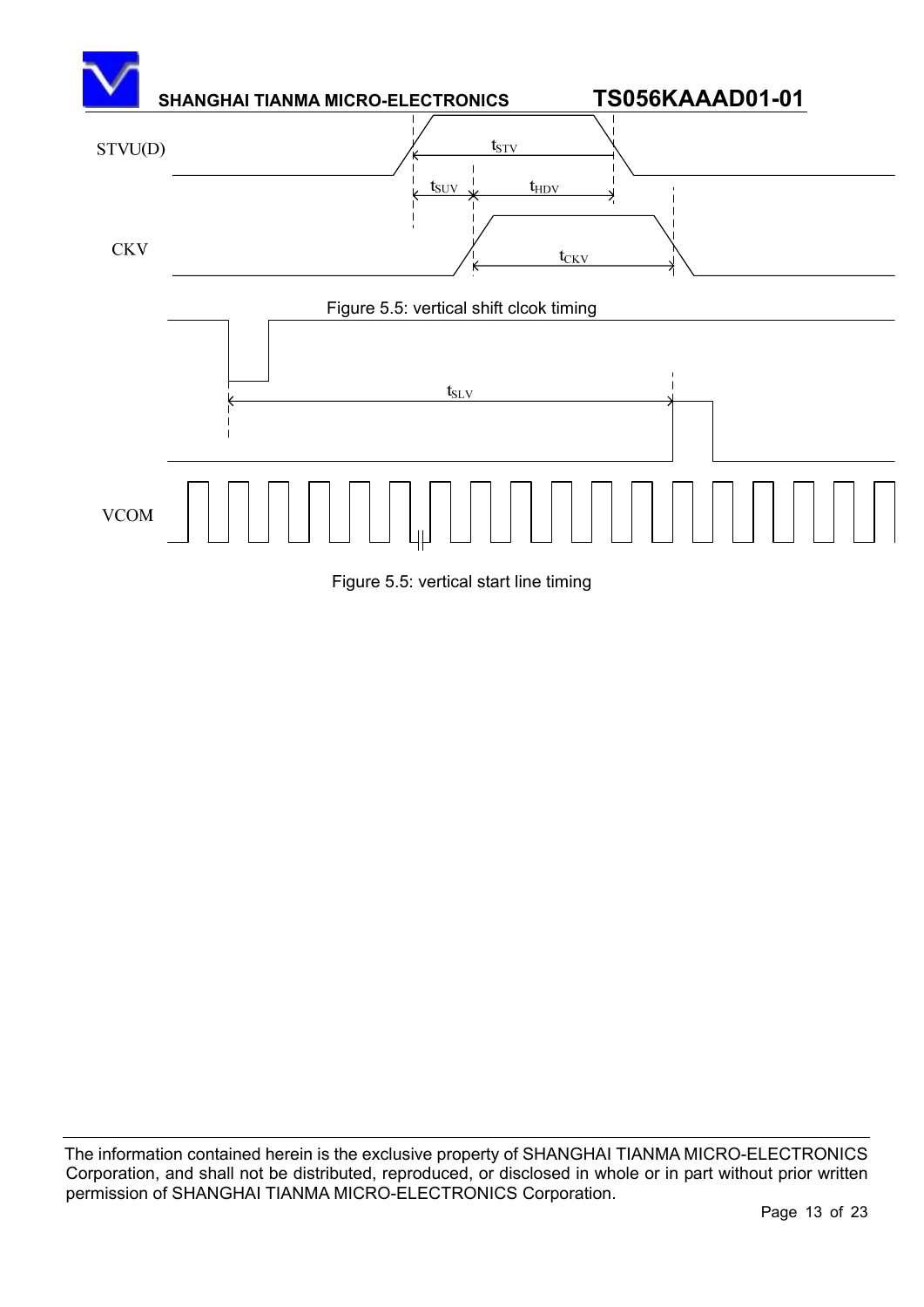

#### 5.2. POWER ON/OFF SEQUENCE

#### 5.2.1 Power on Sequence



Figure 5.6 Power on sequence Note: the interval time should more than the label

# **5.2.2 Power off Sequence**



Note: the interval time should more than the label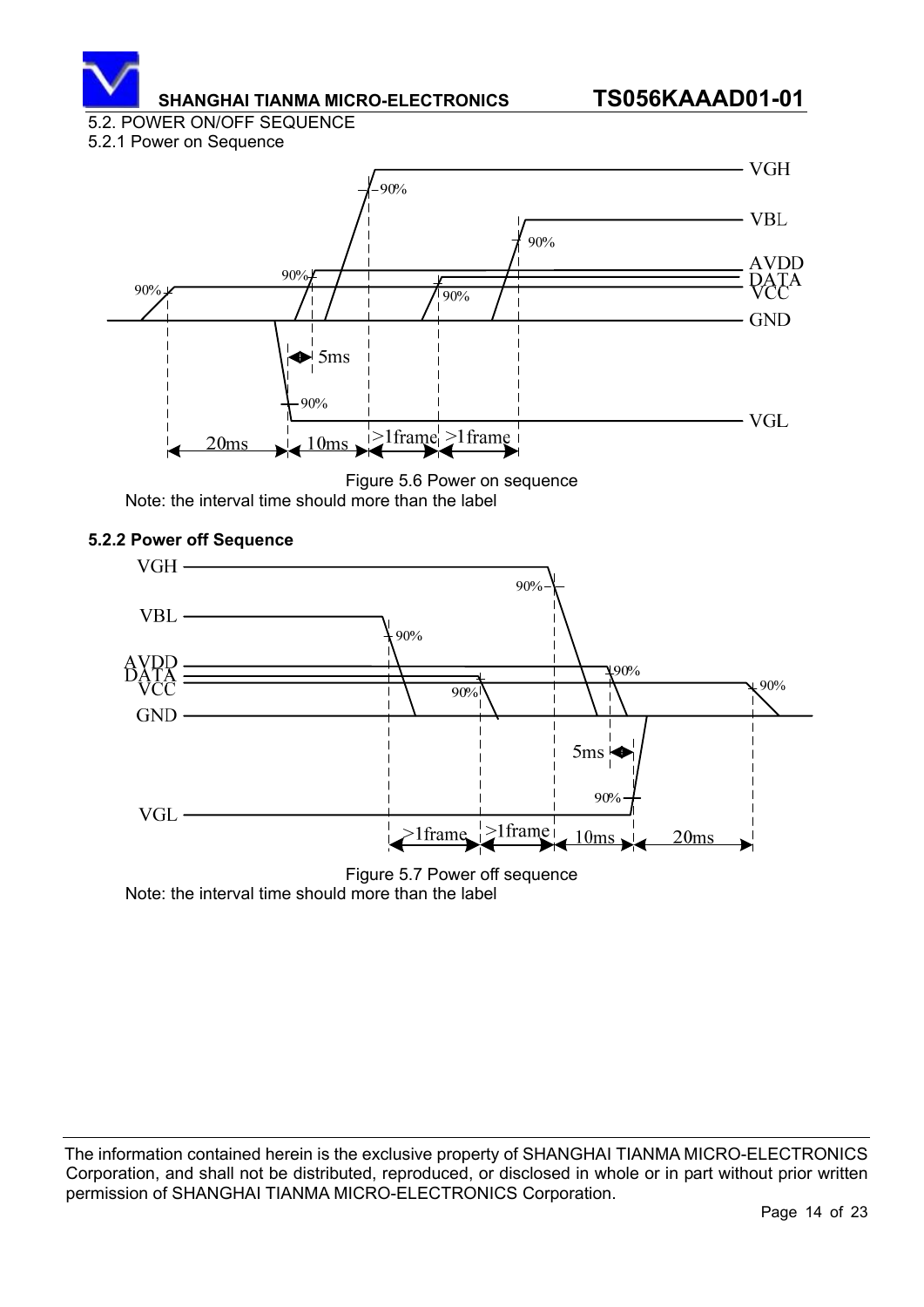

#### **6 Optical characteristics**

#### 6.1 Optical Specification

|                       |              |               |                        |     |       |      |                 | Ta=25 $\degree$ C |
|-----------------------|--------------|---------------|------------------------|-----|-------|------|-----------------|-------------------|
| <b>Item</b>           |              | <b>Symbol</b> | <b>Condition</b>       | Min | Typ.  | Max. | <b>Unit</b>     | <b>Remark</b>     |
| <b>View Angles</b>    |              | $\Theta$ L    | $CR \ge 10$            | 55  | 65    |      | Degree          | Note2,3           |
|                       |              | $\Theta$ R    |                        | 55  | 65    |      |                 |                   |
|                       |              | $\Theta$ T    |                        | 35  | 45    |      |                 |                   |
|                       |              | $\theta$ B    |                        | 55  | 65    |      |                 |                   |
| <b>Contrast Ratio</b> |              | <b>CR</b>     | $\theta = 0^{\circ}$   |     | 300   |      |                 | Note 3            |
| <b>Response Time</b>  |              | Tr            | $25^{\circ}$           |     | 25    | 50   | ms              | Note 4            |
|                       |              | <b>Tf</b>     |                        |     |       |      |                 |                   |
| <b>Chromaticity</b>   | <b>White</b> | X             | <b>Backlight</b><br>on |     | 0.310 |      |                 | Note 1,5          |
|                       |              |               |                        |     | 0.330 |      |                 |                   |
| Uniformity            |              | U             |                        | 70  | 80    |      | $\%$            | Note 6            |
| <b>NTSC</b>           |              | (x,y)         |                        | 45  | 50    |      | $\%$            | Note 5            |
| Luminance             |              |               |                        | 160 | 200   |      | $\text{cd/m}^2$ | Note 7            |

Test Conditions:

- 1. The ambient temperature is  $25^{\circ}$ C.
- 2. The test systems refer to Note 1 and Note 2.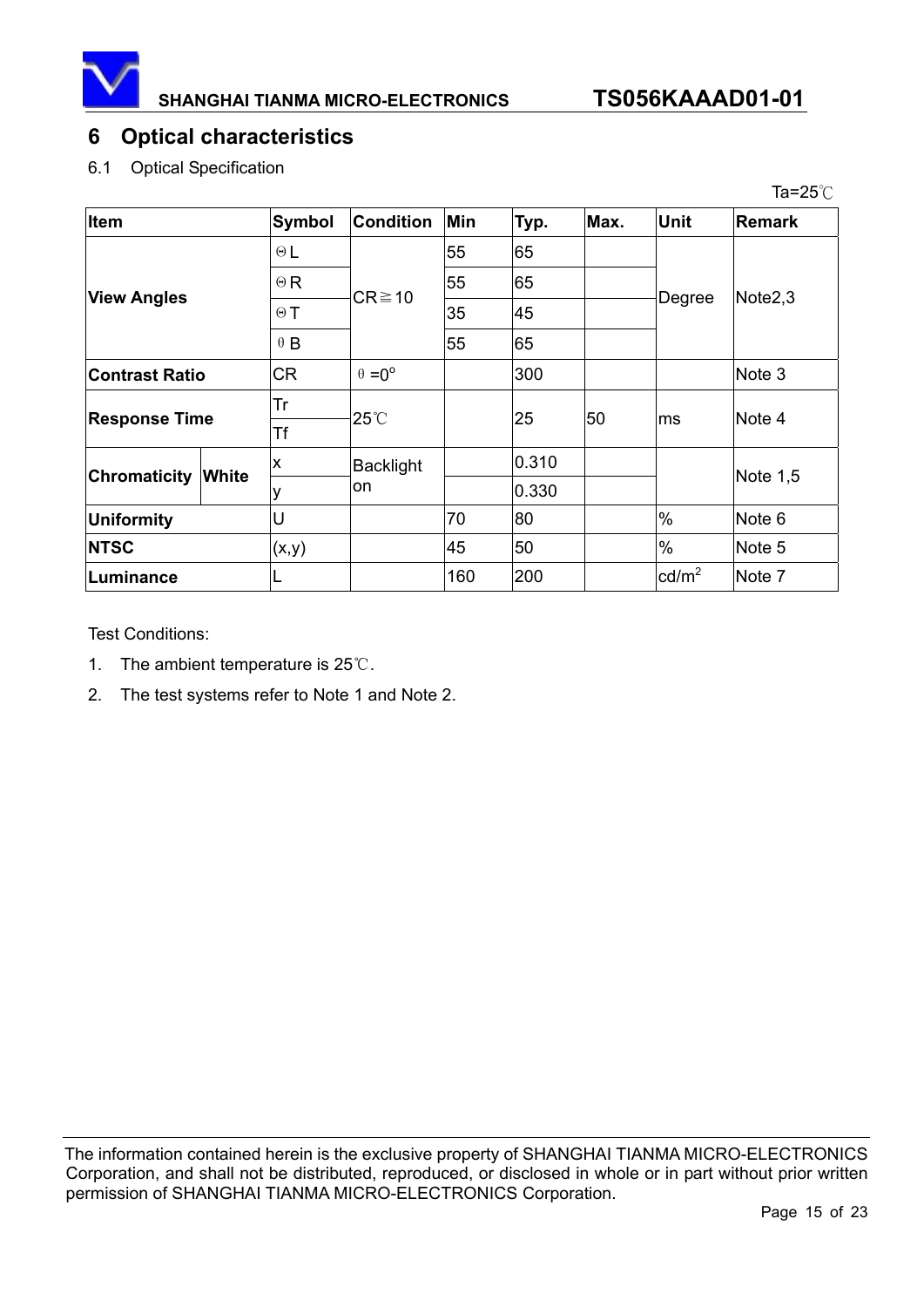

Note 1: Definition of optical measurement system.

The optical characteristics should be measured in dark room. After 5 minutes operation, the optical properties are measured at the center point of the LCD screen. All input terminals LCD panel must be ground when measuring the center area of the panel.



Note 2: Definition of viewing angle range and measurement system.

viewing angle is measured at the center point of the LCD by CONOSCOPE(ergo-80).

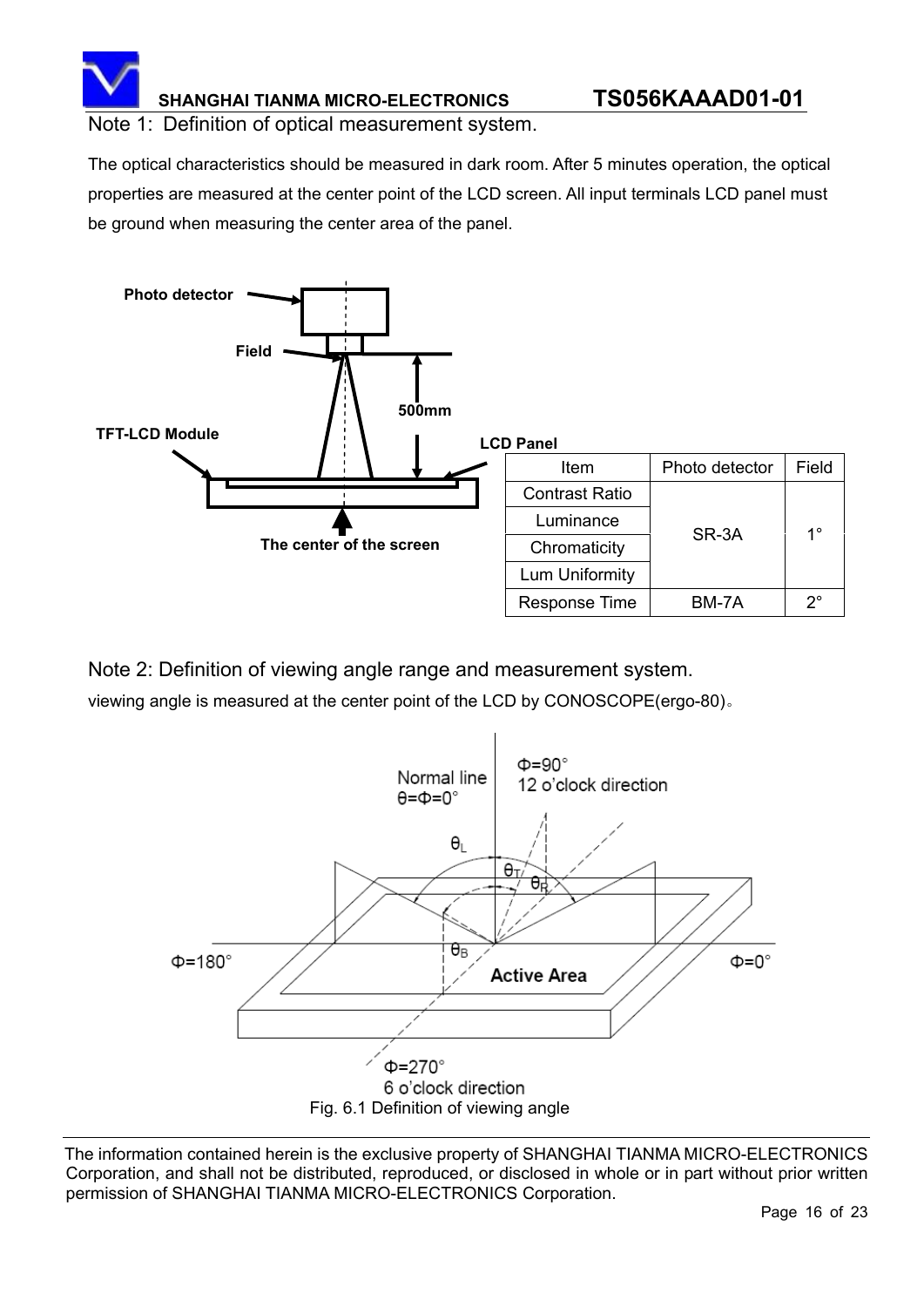

#### Note 3: Definition of contrast ratio

Luminance measured when LCD is on the "White" state Contrast ratio  $(CR)$  = uminance measured when LCD is on the "Black" state "White state ":The state is that the LCD should driven by Vwhite.

"Black state": The state is that the LCD should driven by Vblack.

Vwhite: To be determined Vblack: To be determined.

### Note 4: Definition of Response time

The response time is defined as the LCD optical switching time interval between "White" state and "Black" state. Rise time (TON) is the time between photo detector output intensity changed from 90% to 10%. And fall time (TOFF) is the time between photo detector output intensity changed from 10% to 90%.



Note 5: Definition of color chromaticity (CIE1931) Color coordinates measured at center point of LCD.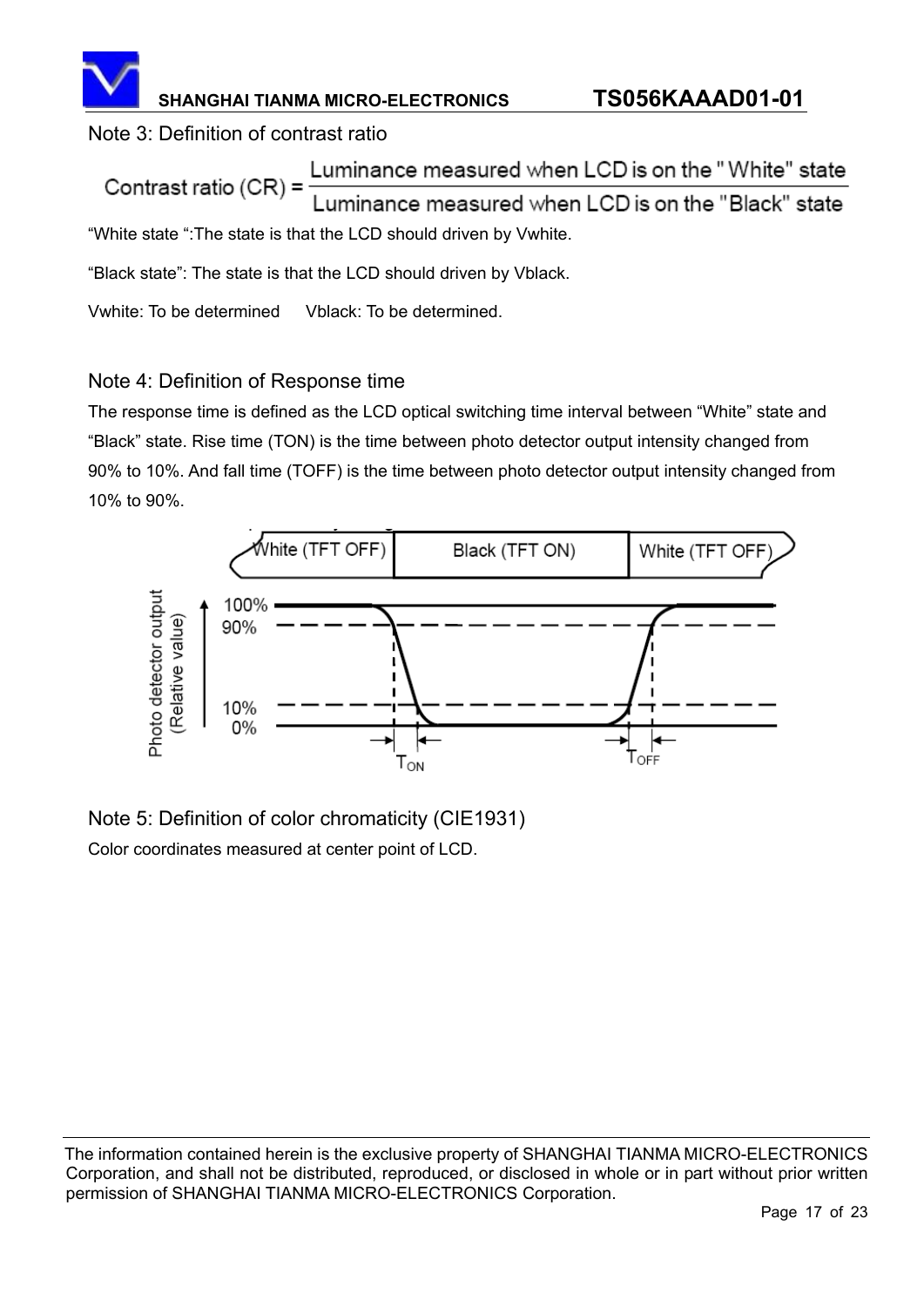

#### Note 6: Definition of Luminance Uniformity

Active area is divided into 9 measuring areas (Refer Fig. 2). Every measuring point is placed at the center of each measuring area.

Luminance  $Uniformity(U) = Lmin/Lmax$ 

L-------Active area length W----- Active area width



Fig. 6.2 Definition of uniformity

Lmax: The measured maximum luminance of all measurement position.

Lmin: The measured minimum luminance of all measurement position.

#### Note 7: Definition of Luminance :

Measure the luminance of white state at center point.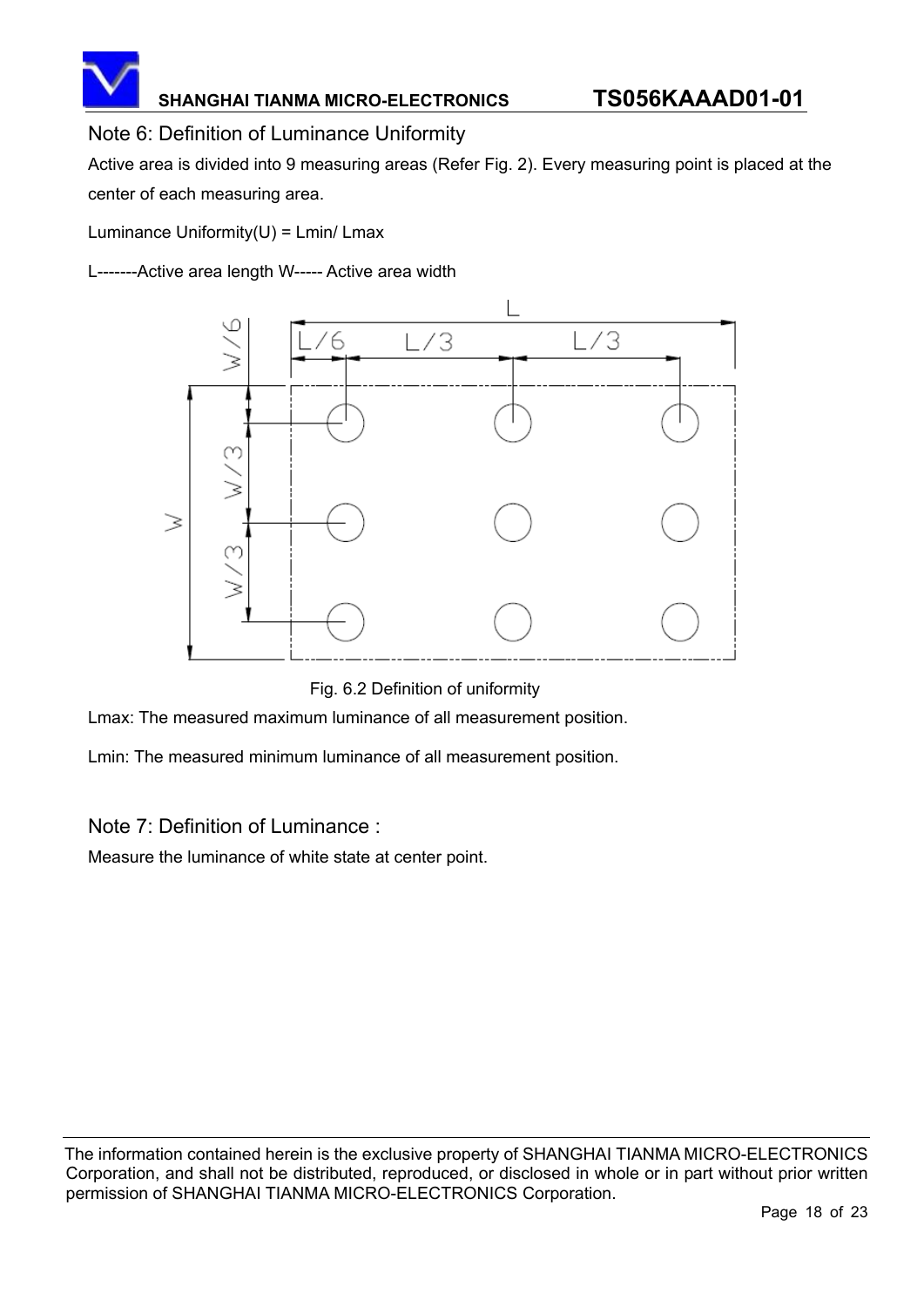

### **7 Environmental / Reliability tests**

| <b>No</b>      | <b>Test Item</b>        | Condition                                        | Remarks                                                   |
|----------------|-------------------------|--------------------------------------------------|-----------------------------------------------------------|
| 1              | <b>High Temperature</b> | Ts=+70℃, 240hrs                                  | Note1                                                     |
|                | Operation               |                                                  | IEC60068-2-2,GB2423.2-89                                  |
| $\overline{2}$ | Low Temperature         | Ta=-20 $\degree$ C, 240hrs                       | IEC60068-2-1                                              |
|                | Operation               |                                                  | GB2423.1-89                                               |
|                | <b>High Temperature</b> | Ta=+80 $\degree$ C, 240hrs                       | IEC60068-2-2,                                             |
| 3              | Storage                 |                                                  | GB2423.2-89                                               |
|                | (non-operation)         |                                                  |                                                           |
|                | Low Temperature         | Ta=-30 $\degree$ C, 240hrs                       | IEC60068-2-1                                              |
| 4              | Storage                 |                                                  | GB2423.1-89                                               |
|                | (non-operation)         |                                                  |                                                           |
|                | High Temperature &      | Ta = +60°C, 90% RH max,240 hours Note2           |                                                           |
| 5              | High Humidity           |                                                  | IEC60068-2-3,                                             |
|                | Operation               |                                                  | GB/T2423.3-2006                                           |
| $6\phantom{1}$ | <b>Thermal Shock</b>    | -30℃ 30 min~+80℃ 30 min,                         | Start with cold temperature, end<br>with high temperature |
|                | (non-operation)         | Change time: 5min, 100 Cycle                     | IEC60068-2-14, GB2423.22-87                               |
|                | Electro Static          | ±2KV, Human Body Mode, 100pF/1500 IEC61000-4-2   |                                                           |
| $\overline{7}$ | Discharge (operation)   | Ω                                                | GB/T17626.2-1998                                          |
|                |                         | Sine Wave Frequency range:10~55Hz,               |                                                           |
|                | Vibration               | Stroke:1.5mm                                     | IEC60068-2-6                                              |
| 8              | (non-operation)         | Sweep:10Hz~55Hz~10Hz 2 hours for                 | GB/T2423.10-1995                                          |
|                |                         | each direction of X.Y.Z.(6 hours for             |                                                           |
|                |                         | total)                                           | for IEC60068-2-27                                         |
| 9              | Shock (non-operation)   | 100G 6ms, ±X,±Y,±Z 3times<br>each direction      | GB/T2423.5-1995                                           |
|                |                         |                                                  |                                                           |
| 10             | Package Drop Test       | Height:80 cm, 1 corner, 3 edges, 6 IEC60068-2-32 | GB/2423.8-1995                                            |
|                |                         | surfaces                                         |                                                           |
| 11             |                         | Random Vibration:<br>0.015G*G/Hz for 5-200Hz,    | IEC60068-2-34                                             |
|                | Package Vibration       | -6dB/Octave from 200-500Hz                       |                                                           |
|                | Test                    | 2 hours for each direction of X,Y,Z              |                                                           |
|                |                         | (6 hours for total)                              |                                                           |
|                |                         |                                                  |                                                           |

Note1: Ts is the temperature of panel's surface.

Note2: Ta is the ambient temperature of samples.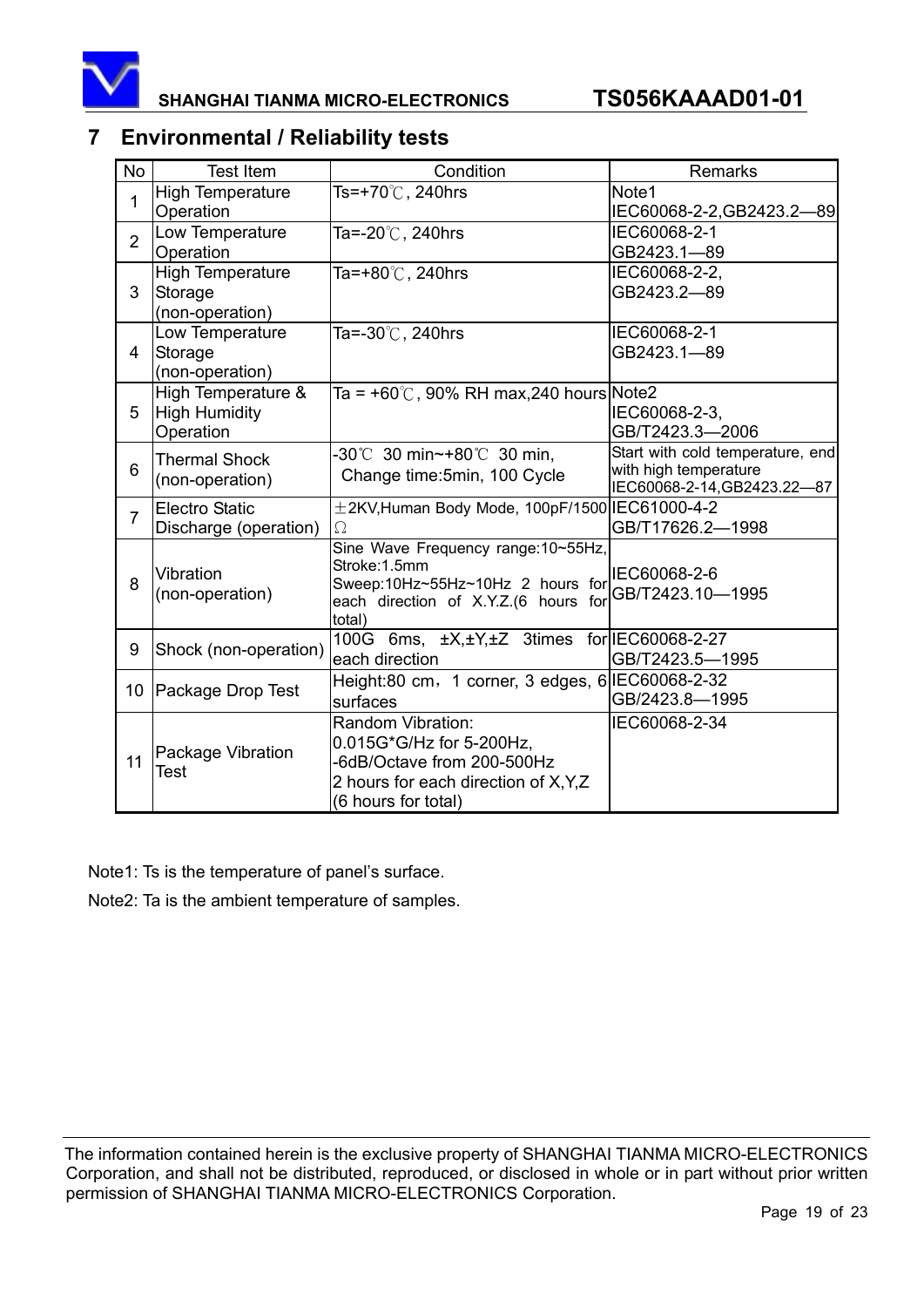

#### **8 Mechanical drawing**

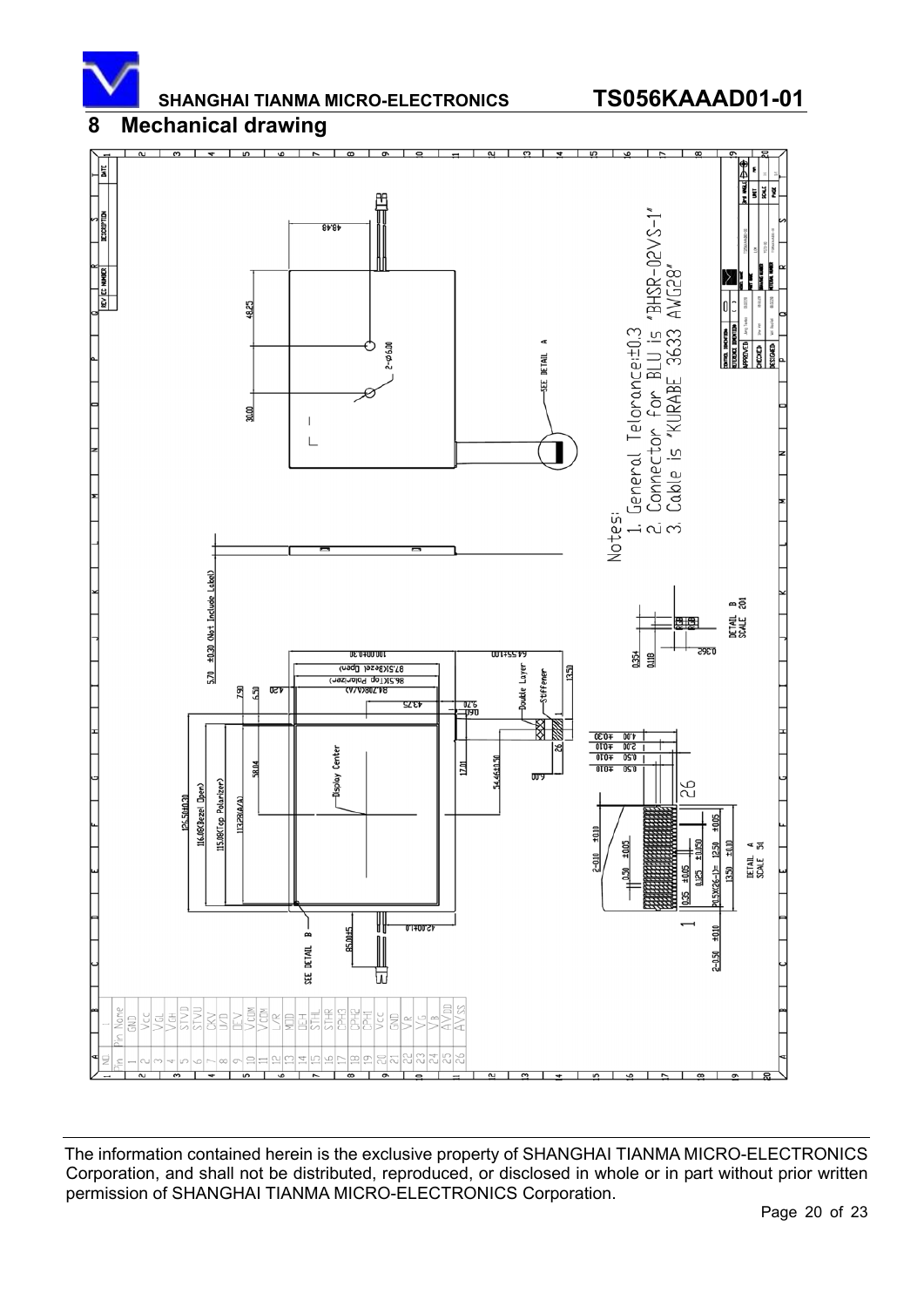

### **9 Packing drawing**

9.1 Packing Material Table

| No             | Item               | Model (Material)        | Dimensions(mm)                                                  | Unit<br>Weight(Kg) | Quantity       | Remark      |
|----------------|--------------------|-------------------------|-----------------------------------------------------------------|--------------------|----------------|-------------|
| 1              | LCM module         | TS056KAAAD01-00         | 126.5*100.00*5.70<br>(including the dimensions of all<br>parts) |                    | 50             |             |
| 2              | Partition_1        | <b>Corrugated Paper</b> | 513*333*215                                                     |                    | 1              |             |
| 3.             | Anti-Static<br>Bag | <b>PE</b>               | 185*140                                                         |                    | 50             | Anti-static |
| $\overline{4}$ | Dust-Proof<br>Bag  | <b>PE</b>               |                                                                 | 0.0600             | 1              |             |
| 5              | Partition 2        | <b>Corrugated Paper</b> | 505*332*4.00                                                    |                    | $\overline{2}$ |             |
| 6              | Corrugated<br>Bar  | <b>Corrugated Paper</b> | 513*190*4                                                       |                    | $\overline{4}$ |             |
| $\overline{7}$ | Carton             | <b>Corrugated Paper</b> | 530*350*250                                                     | 1.1000             | 1              |             |
| 8              | Total weight       |                         | 10.09±5%                                                        |                    |                |             |

#### 9.2 Packing Quantity

Total LCM quantity in Carton : no. of partition  $2$  Rows x quantity per Row 25 = 50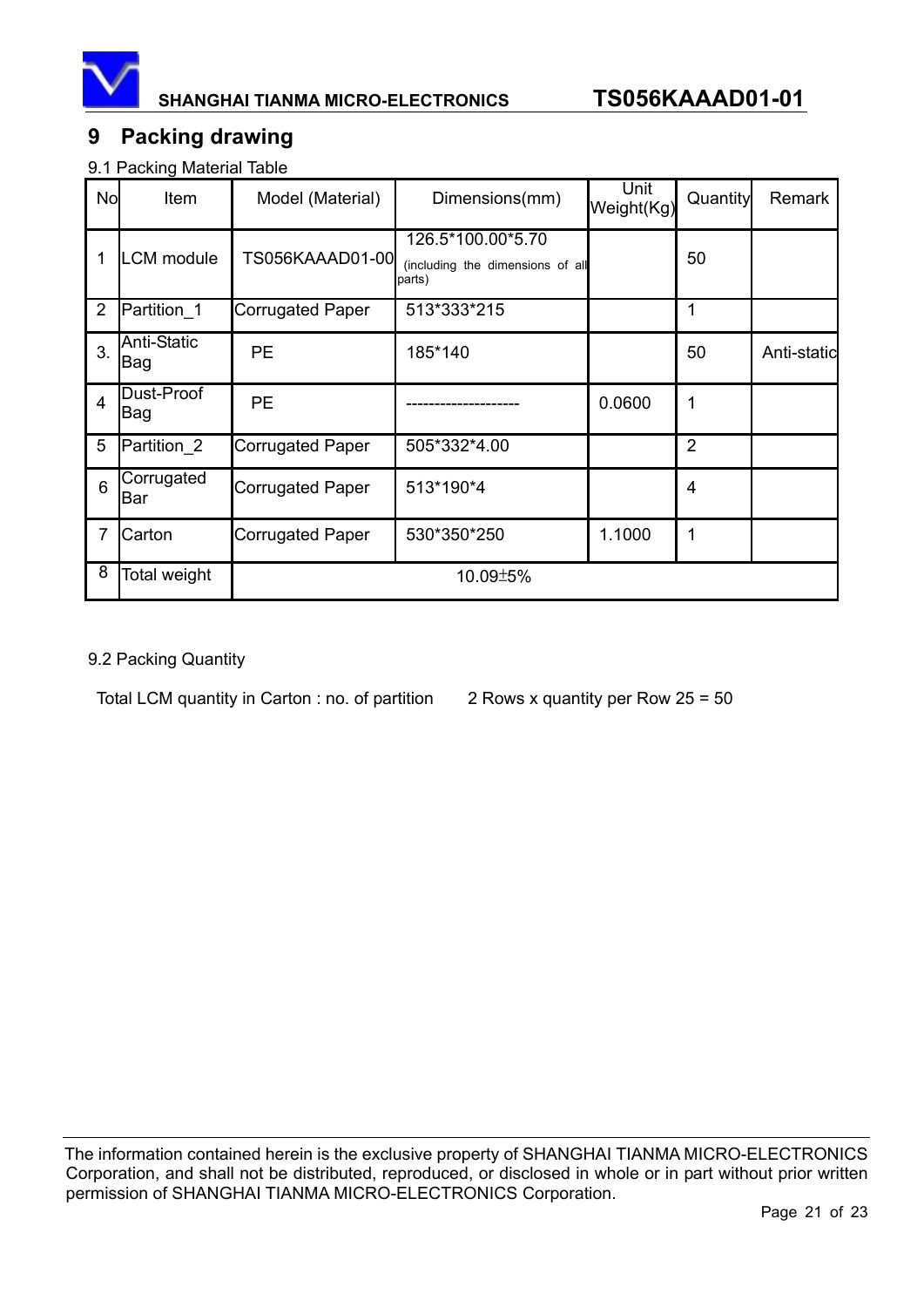

9.3 Packing Drawing